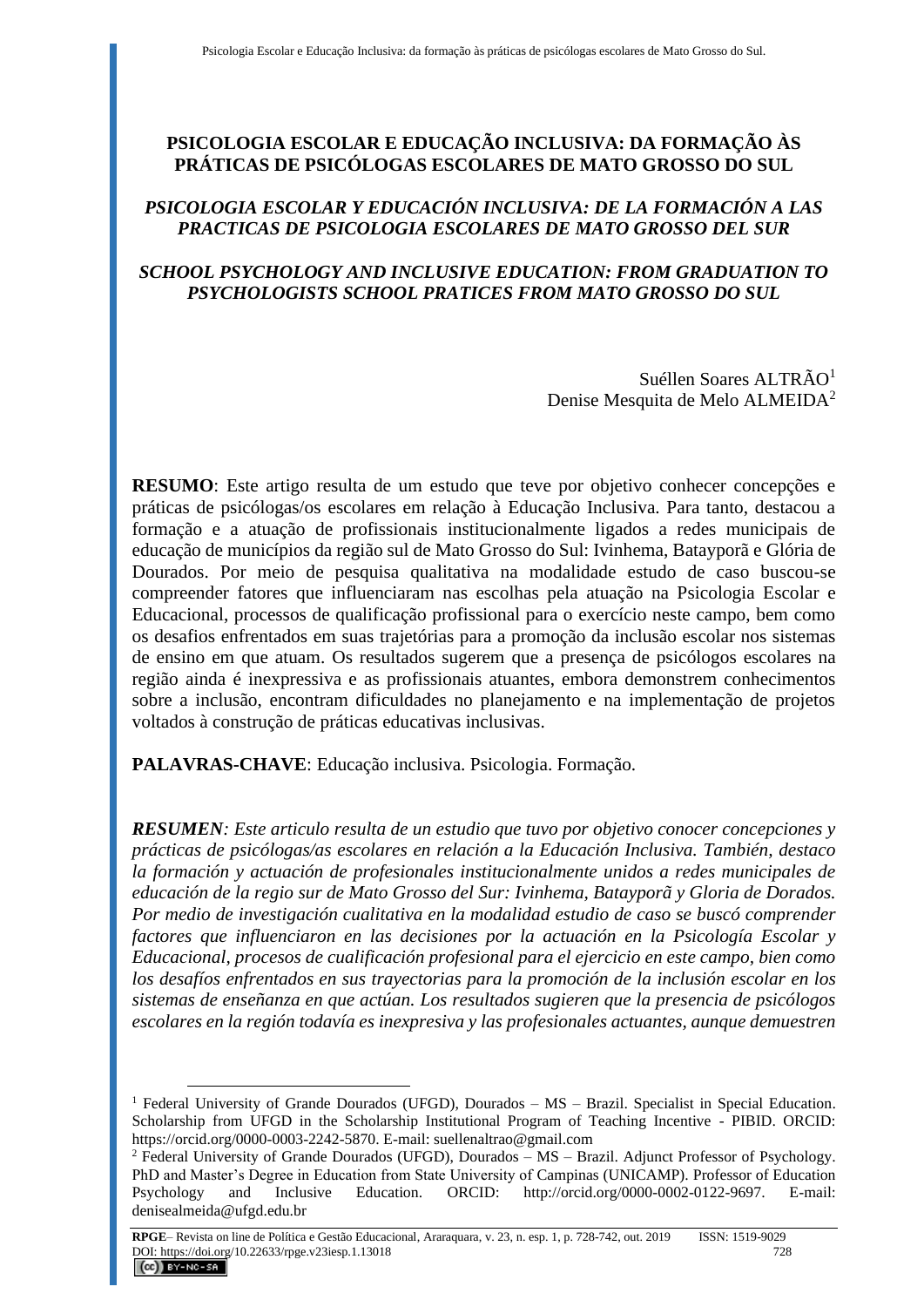*conocimientos sobre la inclusión, encuentran dificultades en la planificación y en la implementación de proyectos dirigidos a la construcción de prácticas educativas inclusivas.*

### *PALABRAS-CLAVES: Educación inclusiva. Psicologia. Formación.*

*ABSTRACT: This article results from a study that aimed to knowing conceptions and practices of school psychologists related to Inclusive Education. Thefore, it evidences the training and work of professionals institutionally linked to municipal education networks of municipalities in southern Mato Grosso do Sul: Ivinhema, Batayporã and Glória de Dourados. By means of qualitative research in the case study modality, we tried to understand the influences to choosing onto School and Educational Psychology, professional qualification processes for acting in this field, as well as the challenges faced in their paths for the promotion of inclusion school systems they work with. The results suggest an inexpressive presence of school psychologists working in the region. Besides that, professionals acting in this area have been facing difficulties into planning and implementing inclusive educational practices construction, despite their knowledge about inclusion.*

*KEYWORDS: Inclusive education. Psychology. Formation.*

### **Introduction**

Inclusive policies today regard people as having unique individualities. When considering individuals in their uniqueness, their perceptions, worldviews, and their different ways of communicating with others are taken into account. From this perspective, people are no longer viewed in isolation and are now recognized as historical and social subjects that present socially produced ways of being. Thus, considering the complexity that results from this look, especially for Education, we inquire about how Psychology acts in this field. We ask ourselves about the educational processes provided to psychologists for the professional practice in the educational field, especially when the promotion and implementation of inclusive practices in public education systems is on the horizon.

We observe that historically the school has been presented as a space based on ideas that aim at homogenization and hierarchization of institutional practices that are not open to differences and diversities in contrast to contemporary policies of inclusive education. And it is precisely in the context of this counterpoint, where conflicts and antagonistic interests emerge, that the formation and professional praxis of psychologists have been delineating. Hence the justification for questioning how the performance of the School Psychology professional has been constituted? What are the challenges faced by professionals at school? What view presented by the subjects who are implicated in the institution about School Psychology? How can School Psychology help in promoting inclusive practices? And finally,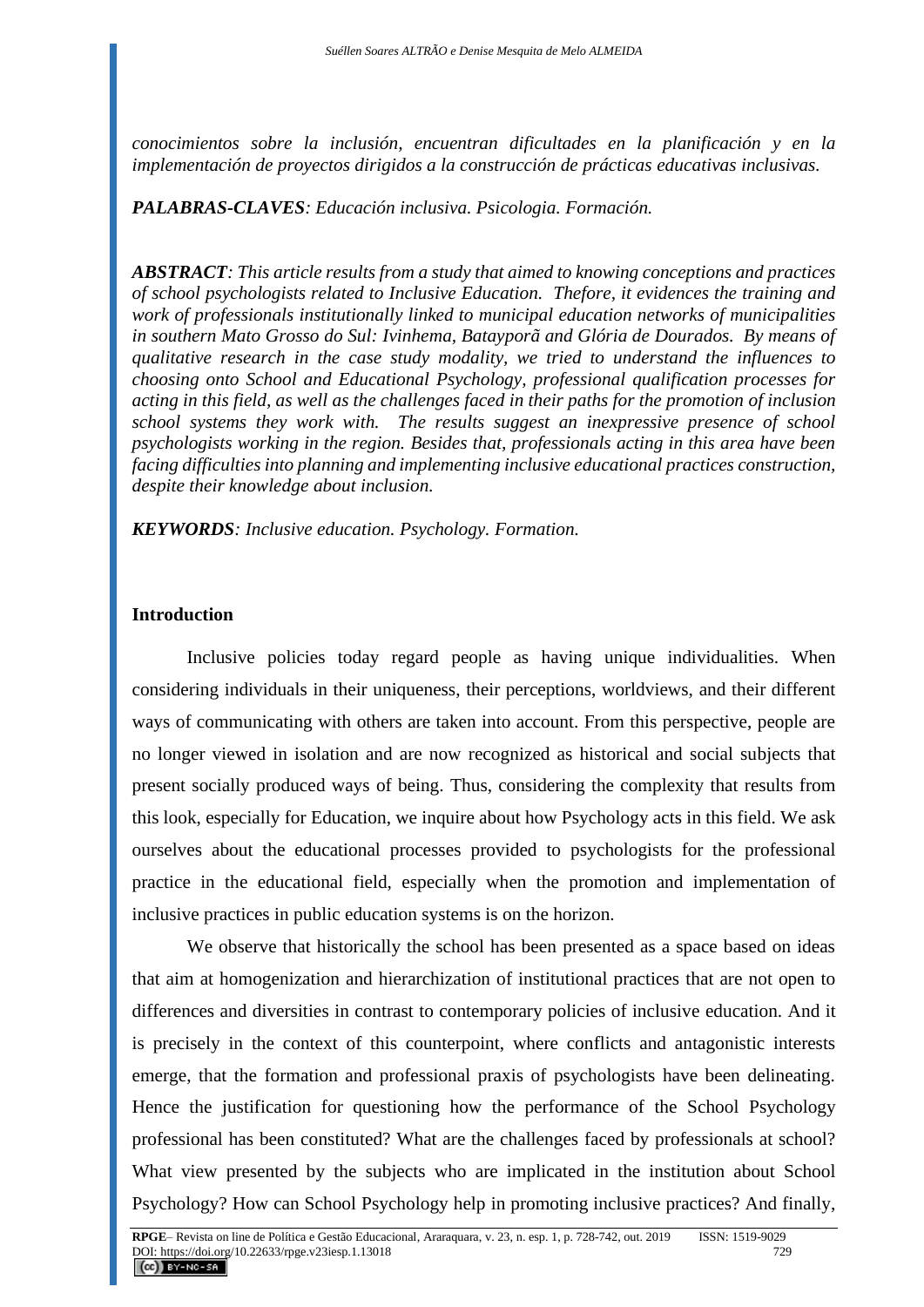what strategies need to be adopted in the initial training processes of psychologists in order for these professionals to be able to take responsibility for promoting school inclusion and to achieve success in the interventions they carry out for this purpose?

Faced with this scenario, in order to reflect on the way in which these questions have permeated the production of the field of School Psychology in the state of Mato Grosso do Sul, we address the prefectures of the seven municipalities that constitute the southern region of this state. And in search of locating the professionals of School Psychology acting in these locations we consulted the sectors responsible for the human resources of these administrative sessions. This procedure allowed us to verify that together these municipalities admit about twenty psychologists in their functional staff.

However, this mapping showed that among the twenty psychologists institutionally linked to the municipalities of the southern region of Mato Grosso do Sul, seventeen have their performance performed in Specialized Reference Centers of Social Assistance (CREAS, Portuguese initials), Reference Centers of Social Assistance (CRAS, Portuguese initials), and in primary health care units (SUS, Portuguese initials). Only three of the municipalities consulted during the study period (2017 and 2018) filled psychology professionals directly in their municipal education systems: Ivinhema, Batayporã and Glória de Dourados.

The reflections presented here result from the study that was developed from the dialogue with two of the school psychologists located by this mapping. Therefore, from here we will present the analyzes we have made about the tradition of the initial psychologist training courses in our country, emphasizing the limits and the contributions offered to the qualification of psychologists for the school and educational area. We will discuss the current technical references that guide the work of psychologists in Basic Education, while focusing on the place of education and school inclusion in the initial processes of training of psychologists. These considerations constitute the lens with which we observe and signify the shared experiences of the passage from the initial formative process to the objective praxis of the participating research psychologists related to the production and implementation of inclusive practices in their education systems.

## **The formation of school psychologists in Brazil: from the pathologization of the individual to inclusive educational practices**

As we have emphasized since previous works, Psychology is effectively structured as a science and profession in our country based on its relationship with educational research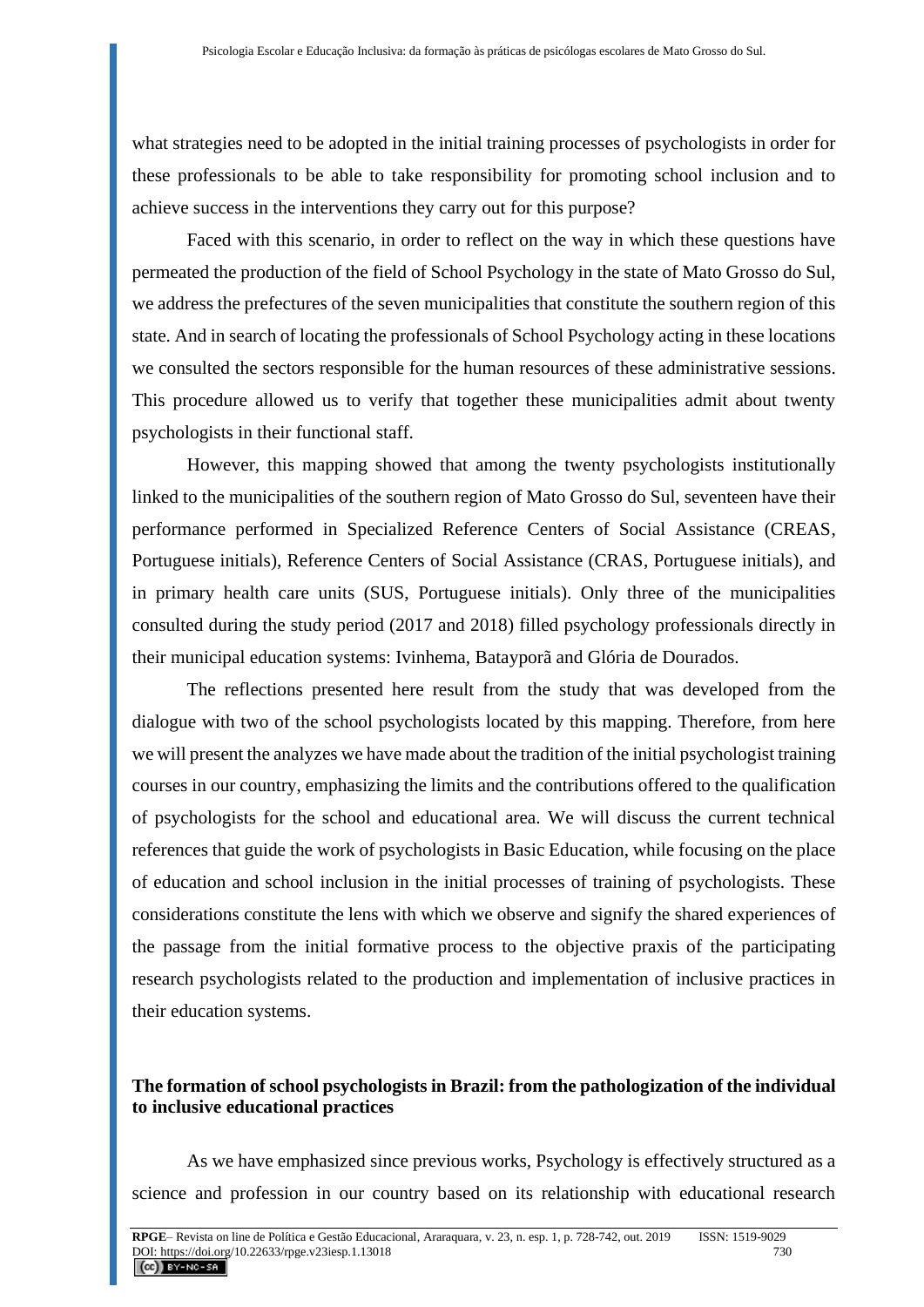institutes and laboratories. Although it is a newly recognized profession whose regulation and minimum curriculum for its undergraduate degrees were conquered in law only in the early 1960s, psychological knowledge had influenced research in education long before. According to Antunes (2008), Patto (2004) and Oliveira-Menegotto (2015), historically, Educational Psychology was inserted in the Brazilian context of the first republic when the sciences and politics were significantly marked by a hygienist bias, committed with a desire for inscribing the nation in a development scenario inspired by the mid-nineteenth and early twentieth-century European and American models.

The political and cultural ideas of the time believed that the separation between individuals more and less able to learning processes could favor the development and implementation of pedagogical models better able to meet the interests of the economy, which was beginning to organize under the aegis of emerging capitalism. Thus, as Oliveira-Menegotto (2015) points out, the first contacts we had between psychology and the school prioritized the development of techniques and resources aimed at achieving these goals. The ethics of standardization and universalization were taken as the starting point for conducting studies and outlining their practices. Differences and singularities were most often read as deviations from normality and consequently interpreted under binary paradigms that focused observations by polarizing relations into counterpoints such as health-disease, normal-abnormal, moralimmoral.

The resulting interventions were aimed at optimizing investments, directing the fittest into training schools for the performance of professions considered to be of noble social status, while the least fit would be geared towards vocational training schools for operational and related functions. Regarding the singularities, the interventions were, as a rule, directed at correcting the deviations with a view to promoting the return of development to the standard axis. Thus, according to Patto (2004), Viegas (2015) and Kassar (2016), some psychological theories about development and learning born in that context contributed to the legitimation, or even to the dissemination, of prejudices that transformed characteristics linked to class, gender and race as justifications for converting differences into inequalities with social, cultural and economic impacts.

However, since the 1980s many studies have been conducted. The effects of the conceptions generated there, especially their implications for the organization of schools and pedagogical practices were widely investigated by leading theorists of the country. Among the observed effects, one of the most significant was pointed out by Patto (1984) and concerns the use of arguments that used biological and/or social determinisms to justify school failure. Thus,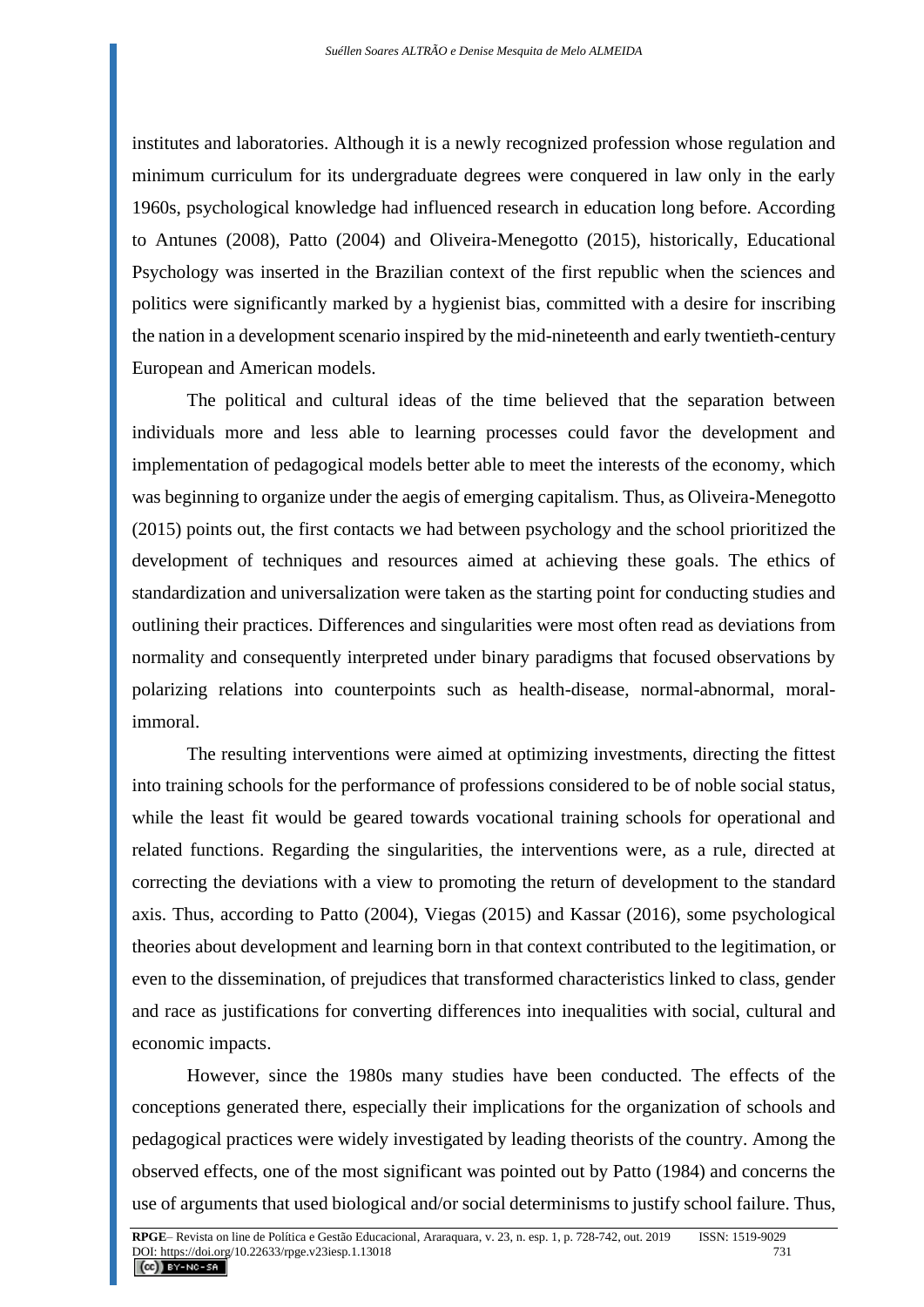they exempt school institutions from the responsibility of reflecting on their functioning and purposes, and contributed to the permanence and expansion of the processes of school and social exclusion.

This critique revolutionized the universe of school psychology in Brazil and mobilized our scientific community throughout the 1990s and the first decade of the 2000s to promote studies that highlight human development and learning as complex and multifactorially constituted relational processes. In the same way, it influenced the reformulation of the curricular matrices of psychology courses for the formation of psychologists capable not only to understand the development from a broad perspective, but, above all, capable of promoting interventions in different dimensions, sectors and practices of schools aiming promoting social equity by including and improving the quality of teaching-learning relationships.

The school of basic education has also changed a lot over this period: the democratization of access and strategies for the permanence of all students in school have become the target of the main educational policies. What, according to Mantoan (2003), required a significant effort to transform schools and pedagogical practices to achieve these goals efficiently. In this sense, we highlight the importance of the reflections conducted by Souza (2010) and Asbahr (2014), among others, which ruled that the performance of psychologists in this emerging school would require psychology professionals to develop technical skills and competences beyond the use tests for classificatory purposes, referral of students with disabilities to specialized segregating services and/or individual psychopedagogical interventions with clinical bias to the medical model.

The school thought from an inclusive perspective began to demand new postures and knowledge from psychologists. Instruments ranging from understanding the laws - since public policies provide the support for circumstances that are experienced in schools - to the daily experience of learning relationships and organization of the school environment. According to Oliveira & Dias (2016), the inclusive school demands from psychologists the understanding that educational relationships are marked by transitions that redirect our eyes and produce new meanings. Because of this, the area of School Psychology needs to divest itself of the categorizing look that founded the first steps of this field, to dedicate itself to the vision that favors the development of the potentialities of all people.

These evaluations had repercussions on the regulation of the profession of psychologists, which resulted in 2013 in the promulgation by the Federal Council of Psychology of Technical References for the performance of Psychologists in Basic Education. As a result, undergraduate Psychology courses have been committed to training School Psychology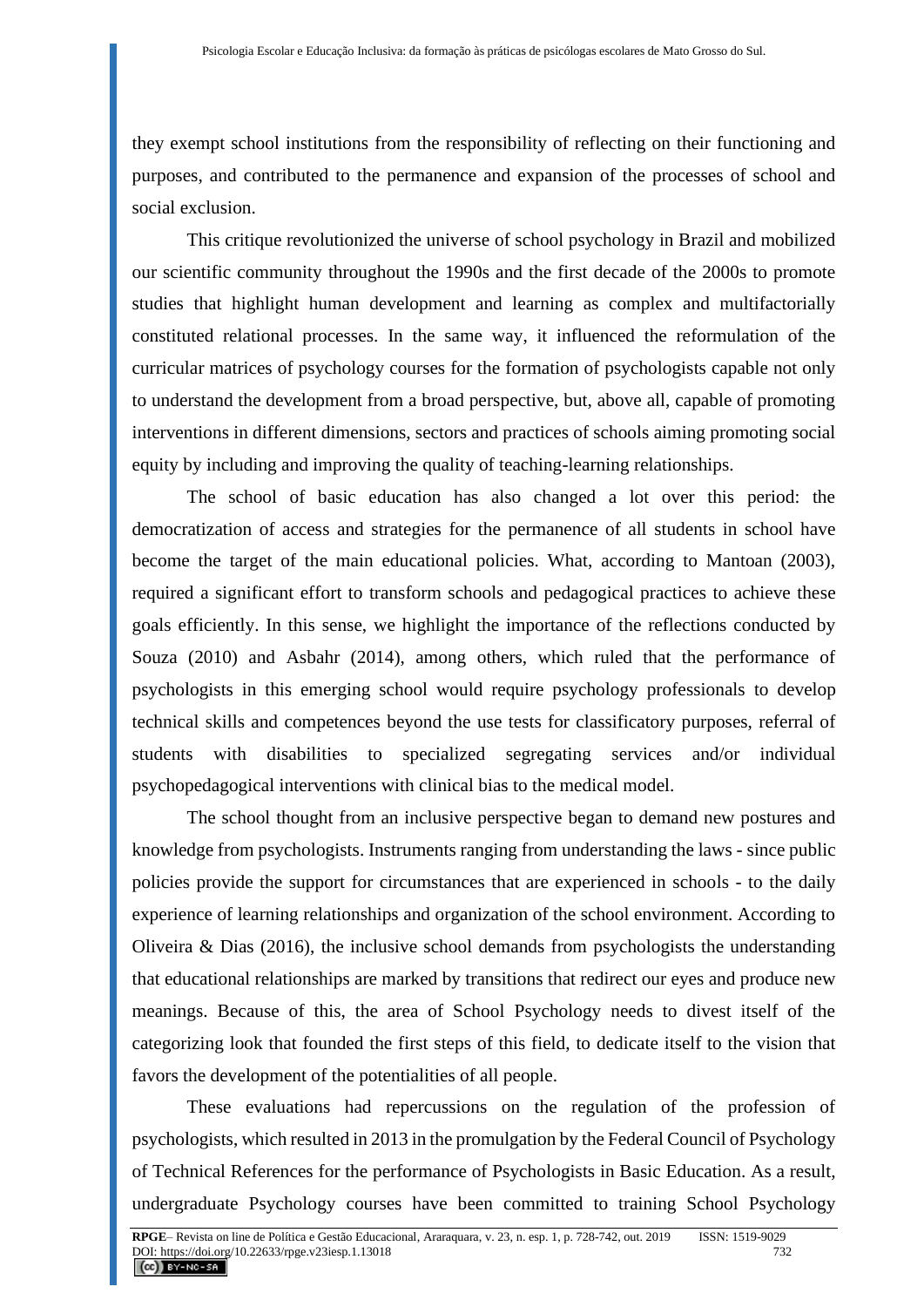professionals with a new profile. Professionals qualified to promote, with the participation of the whole school community, the discussion about gaps and conflicts experienced at school that affect learning. Empowered in the design of strategies facing the daily challenges that involve from the analysis of the pedagogical political project that directs the steps of the school, through the reflection of learning processes without disconnecting them from the social, cultural and historical conditions in which they are engendered, reaching until the performance of mediations for the expression of the subjectivity of the students.

Undergraduate courses, therefore, are currently responsible for training psychologists who are able to engage in dialogue with the community, to work with teachers, to promote the continuing education of teachers and other school professionals and to work with students as a group, with a view to building spaces of emancipation and promoting the family-school relationship. In this study we proposed to know the professional trajectories of psychologists working in the school area, institutionally linked to the education departments of municipalities in the southern region of Mato Grosso do Sul, aiming to know how his gave the passage of the universe of theoretical constructions - quite present in the processes of initial formation - to the praxis themselves in the world of work.

### **School Psychologists of the Southern Region of Mato Grosso do Sul: from higher education to the world of work**

As we said, in this research we focus on School Psychologists from municipalities in the southern region of Mato Grosso do Sul: Ivinhema, Gloria de Dourados and Batayporã. We seek to understand the vision of these professionals in relation to Inclusive Education. To this end, we proposed to know their conceptions and practices in relation to the School Institution and Special Education from the perspective of Inclusive Education, as well as to know how they evaluate the effect of their interventions on the construction process of this new educational model. Thus, this study was elaborated from the perspective of the qualitative approach, through the case study methodology, which involves observations, semi-structured interviews, document analysis, among others. It is a qualitative research, because we use a model that wants to explain the situations analyzed.

The case study methodology, as suggested by Rosa (2013) is an analytical generalization, as it proposes a model that is susceptible to analysis and can also be extended to other cases. According to André (1984), the case study also favors the dissemination of different points of view and aims to present the reality researched in full (ANDRÉ, 1984, apud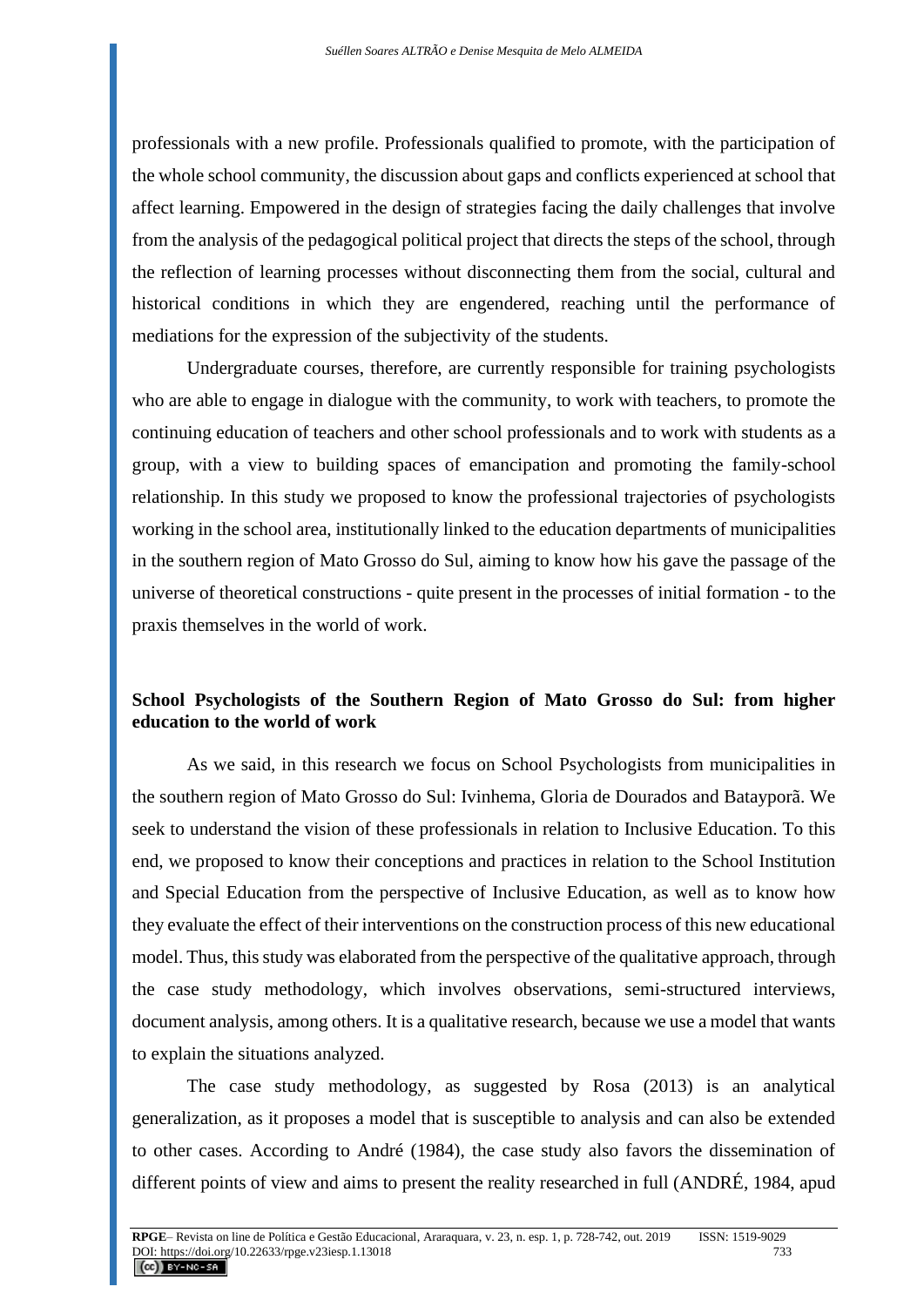ROSA, 2013 p. 72). For this, we defined that initially the case, specifically in this work, is restricted to the analysis of the performance of School Psychologists and stands out for being exploratory, since initially we performed a mapping of professionals who work in specific regions of Mato Grosso do Sul and, subsequently, we seek to know the reality of the acting professionals. It should be noted that we were inspired by Flores-Mendoza's (1997) research for the elaboration of the interview script, as she conducted an exploratory study in Mato Grosso do Sul, in order to understand how these professionals act in relation to populations with disabilities.

As Rosa (2013) suggests, after analyzing the collected material, we seek to perform, in this paper, an enunciation analysis. This category of analysis stands out for not placing the discourse as something finished, on the contrary, such a process is perceived as dynamic and fluid. Thus, we also try to analyze the contradictions and incongruities presented in the speeches; we organized the collected material; we relate the speeches that are common and those that emerge separately; we analyze the regularity with which some themes appeared in the discourse; look for the ruptures with which the speech was delineated, considering, for example, the alternations and the need to return to certain subjects.

Almeida (2014) suggests that it is of utmost importance that the researcher bases his study through a critical eye, so that he is aware of possible incongruities that may permeate the study. As the author suggests, this process is built from "a challenge to the movement of thought that allows the overcoming of immediate reality to be constructed, in a reflexive, nonmechanical movement that allows the expression of knowledge, always provisional, grasped of reality" (ALMEIDA, 2014, p. 68).

Through the interview with the school psychologists, we observed that both realized the need for more information, work and reading indications during the initial formation. To solve these doubts, they sought specializations and dialogues with professionals who have worked and/or work in the area.

> My background in Psychology at the time was school psychology, even the issue of special education was very poor, it was recent. [...] We did not have an internship at APAE at the time, but we received the students. So when we were interested in this service, the teachers actually discouraged us, "oh, you will not have so much experience, because these students are very weak, they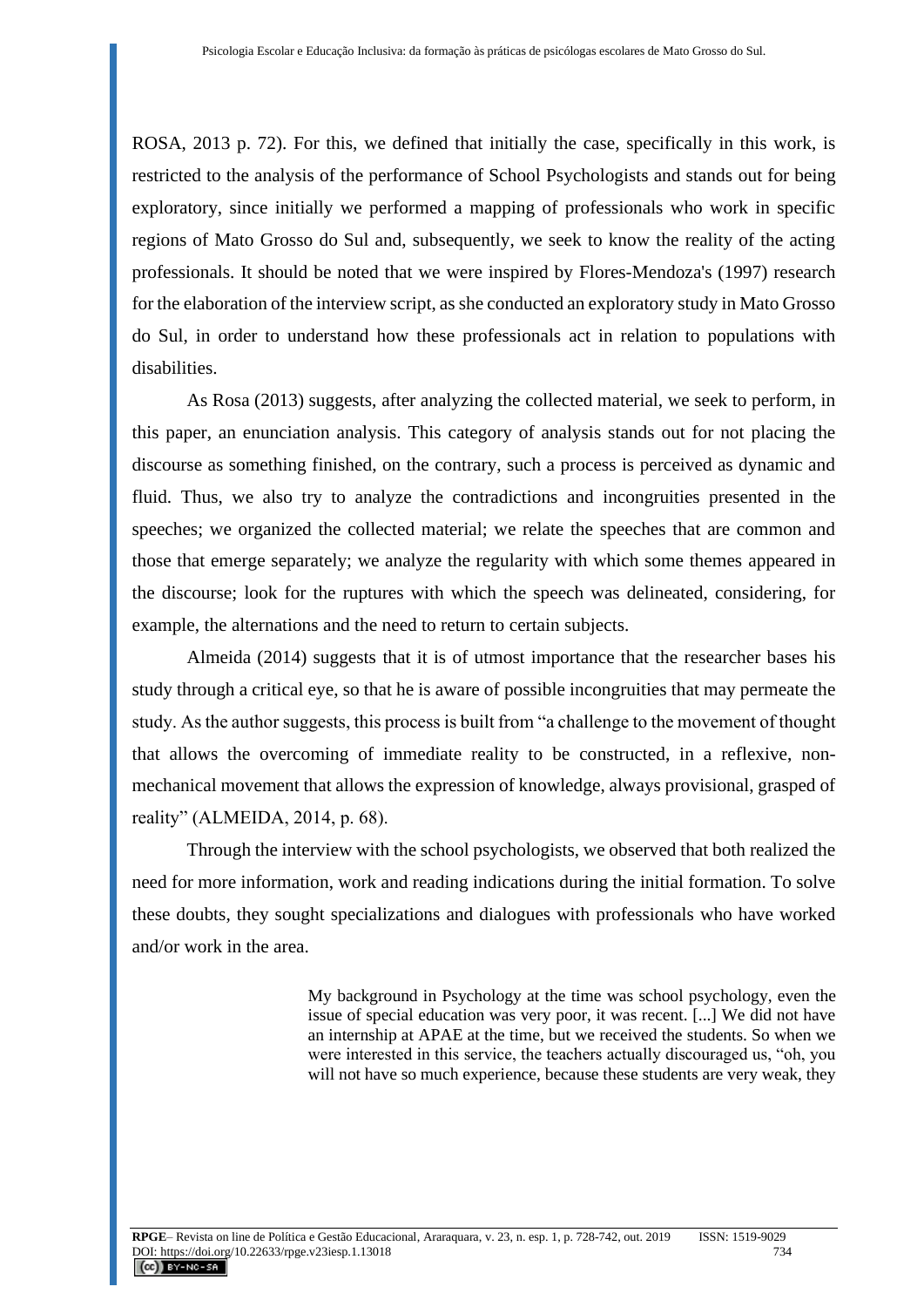are absent [...] then you will be missing class." So, we came out totally raw, right? Not knowing anything (verbal information<sup>3</sup>).<sup>4</sup>

As the interviewed professionals pointed out, during the initial training, the course offered little support for the performance in the educational area. Because of this, it is relevant to point out the need for initial training courses to include subjects that cover the relationship of psychology and education and that also instigate the student to know the school reality. As previously stated, acting from an inclusive perspective demands a new positioning of this professional, and it is known that the practice is also based on the theoretical framework that the psychologist has to handle the situations experienced at school.

The interviewed Psychologists pointed out that they did not choose to work in the area of School Psychology after graduation. Interviewee B emphasized, "Then I thought, hey, I don't like this area, that's not what I want for myself. By the time I had just graduated, I worked in a fridge (slaughter house) for two years". Through the points they made during the interview, the non-choice for the area comes from the lack of materials and contents that could disclose the psychology in the educational field, and the lack of incentive to act in this area.

In addition, among the challenges of practice most emphasized by both professionals, refers to the school's request for the School Psychologist to act according to the clinical perspective.

> They [the teachers] say: "I can't stay with this boy in the room, the boy is rude, I don't know what: he goes to the psychologist. The psychologist has to solve it". One day I said: "Boy, I'm the psychologist, [...] I can't do magic, my dream, I swear to God, if I had a wand I would say 'tim', the kid is great, but I don't I have, I'm not, I'm not doing this kind of work here yet [...]". I make it clear: I'll take it, but it's a job that takes a long time in the clinic, that the family accompanies, that the father goes, that the mother goes, go there, they pay a significant amount for that, take every session, sometimes I take three years and this [because] I'm behavioral (verbal information<sup>5</sup>).<sup>6</sup>

<sup>3</sup> A minha formação em Psicologia na época, era psicologia escolar, a questão até mesmo da educação especial era muito pobre, era recente. [...] A gente não tinha na época estágio dentro da APAE, mas recebia os alunos. Daí quando a gente se interessava por esse atendimento, os professores na verdade desmotivavam a gente, "ah, você não vai ter tanta experiência, por que esses alunos são muito frageizinhos, eles são faltosos [...] daí você vai ficar perdendo aula de estágio." Então assim, a gente saiu totalmente cru, né? Sem saber nada (informação verbal) <sup>4</sup>Entrevistada A (entrevista concedida em 10 de outubro de 2018).

<sup>5</sup>Entrevistada B (entrevista concedida em 10 de outubro de 2018).

<sup>6</sup> Eles [os professores] falam assim: "Eu não consigo ficar com esse menino na sala, o menino é mal-educado, sei lá o que: vai pra psicóloga. A psicóloga tem que resolver". Um dia eu falei: "Moço, eu sou a psicóloga, [...] não consigo fazer magia, meu sonho, juro por Deus, se eu tivesse uma varinha eu falava assim 'tim', o moleque tá ótimo, mas eu não tenho, eu não sou, eu não tô fazendo este tipo de trabalho aqui ainda [...]".Eu deixo claro: eu vou levar, mas é um trabalho que demora muito na clínica, que a família acompanha, que o pai acompanha, que a mãe acompanha, vão lá, eles pagam um valor significativo pra aquilo, levam toda sessão, às vezes eu demoro três anos e isso [por]que sou comportamental (informação verbal).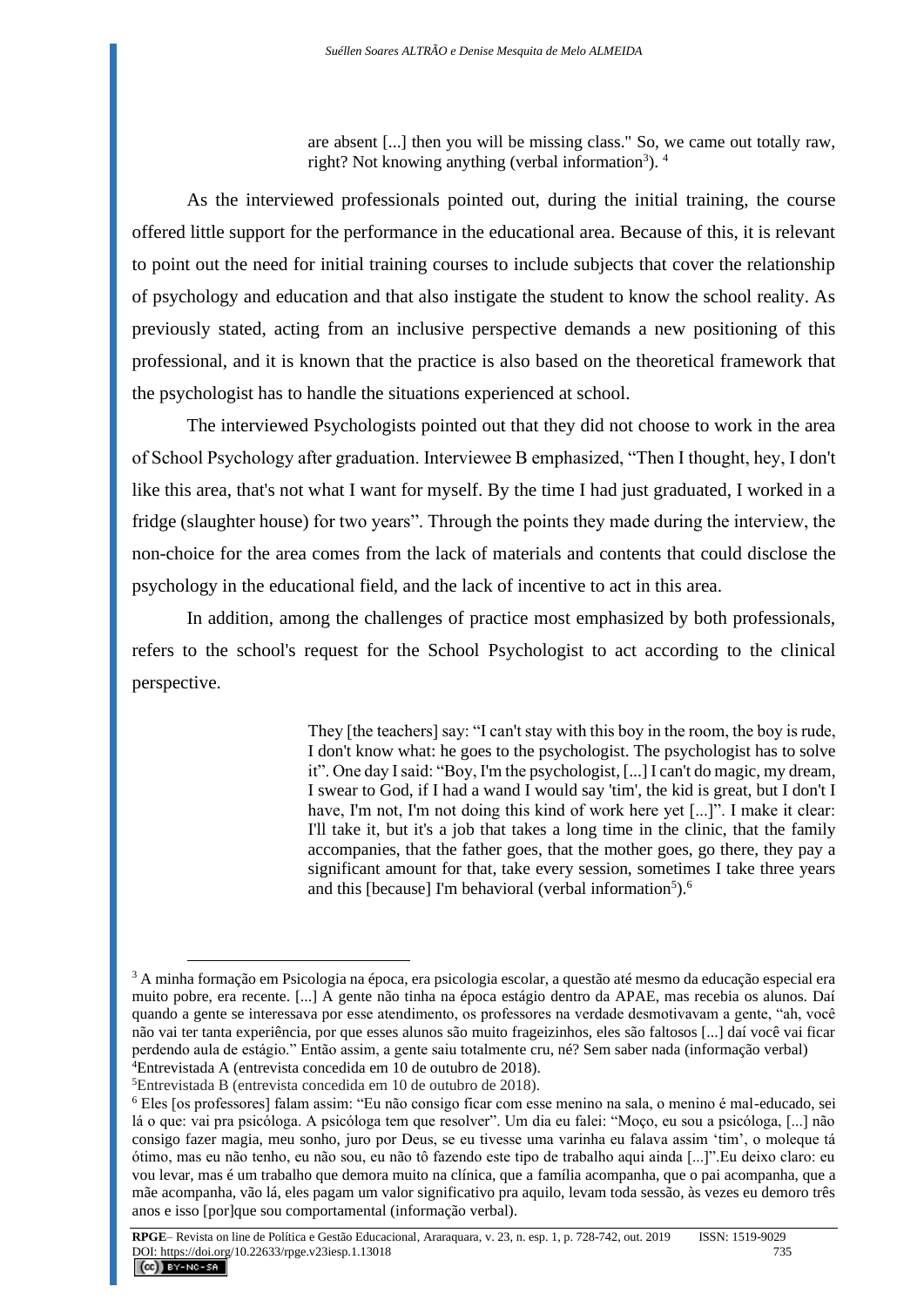We observed, then, that there is some conflict regarding the area of expertise of this professional, which is often requested by the institution in order to solve all problems that plague the school community. However, such difficulties pervade school walls, especially when we consider that school is also an extension of society. It is also evident in this report an effort by the professional to emphasize that the performance of the psychologist in school is distinct from the clinical area. However, as we have the greater dissemination of the clinical field, also built historically by the work done in the field of Psychology already highlighted in the body of this work by Antunes (2008), we observe a charge for the professional to act in this way.

Moreover, as pointed out by Oliveira-Menegotto (2015), historically it was up to psychology to meet the demands requested by the school, aiming to "fix" and "discipline" students. Thus, "the school demanded to cure the problem student and return him or her healthy" (OLIVEIRA-MENEGOTTO, 2015. p. 379). The school difficulties are not restricted to the student's behavior; on the contrary, they extend to the historical, cultural, political and economic construction of the country. Still regarding the challenges experienced by professionals, it should be noted that among the proposals presented for overcoming the vision of clinical practice in school, psychologists suggest that group monitoring of parents, children and teachers be carried out, so that conflicts are shared and worked out together; the dissemination of the possibilities of acting in the field of school psychology and the relevance of the co-participation of professionals of the Specialized Educational Attendance (AEE, Portuguese initials) through dialogues, materials and interventions.

The School Psychologists stated that they always try to dialogue with the professionals about the school regiment and the pedagogical political project, besides other legislations like the LDB (Law guidelines and bases of national education) and the ECA (Child and Adolescent Statute). They consider this function necessary in the performance of the Psychologist in the municipal networks, as the disclosures of such laws help to guarantee rights for family members, children and teachers.

> So, today I've already achieved a lot here, I'm heard, people come to ask me questions, people ask - see this here from MEC (Ministry of Education) -, come consult. [...] We set up a while ago, the rules the rules, the student regiment included, the school regiment too (verbal information<sup>7</sup>).<sup>8</sup>

<sup>7</sup>Entrevistada B (entrevista concedida em 10 de outubro de 2018).

<sup>&</sup>lt;sup>8</sup> Assim, hoje eu já conquistei muito aqui, eu sou ouvida, as pessoas vem tirar dúvida comigo, as pessoas pedem vê isso aqui do MEC-, vem consultar. [...] Nós montamos um tempo atrás, as normas as regras, o regimento do aluno incluso, o regimento escolar também (informação verbal).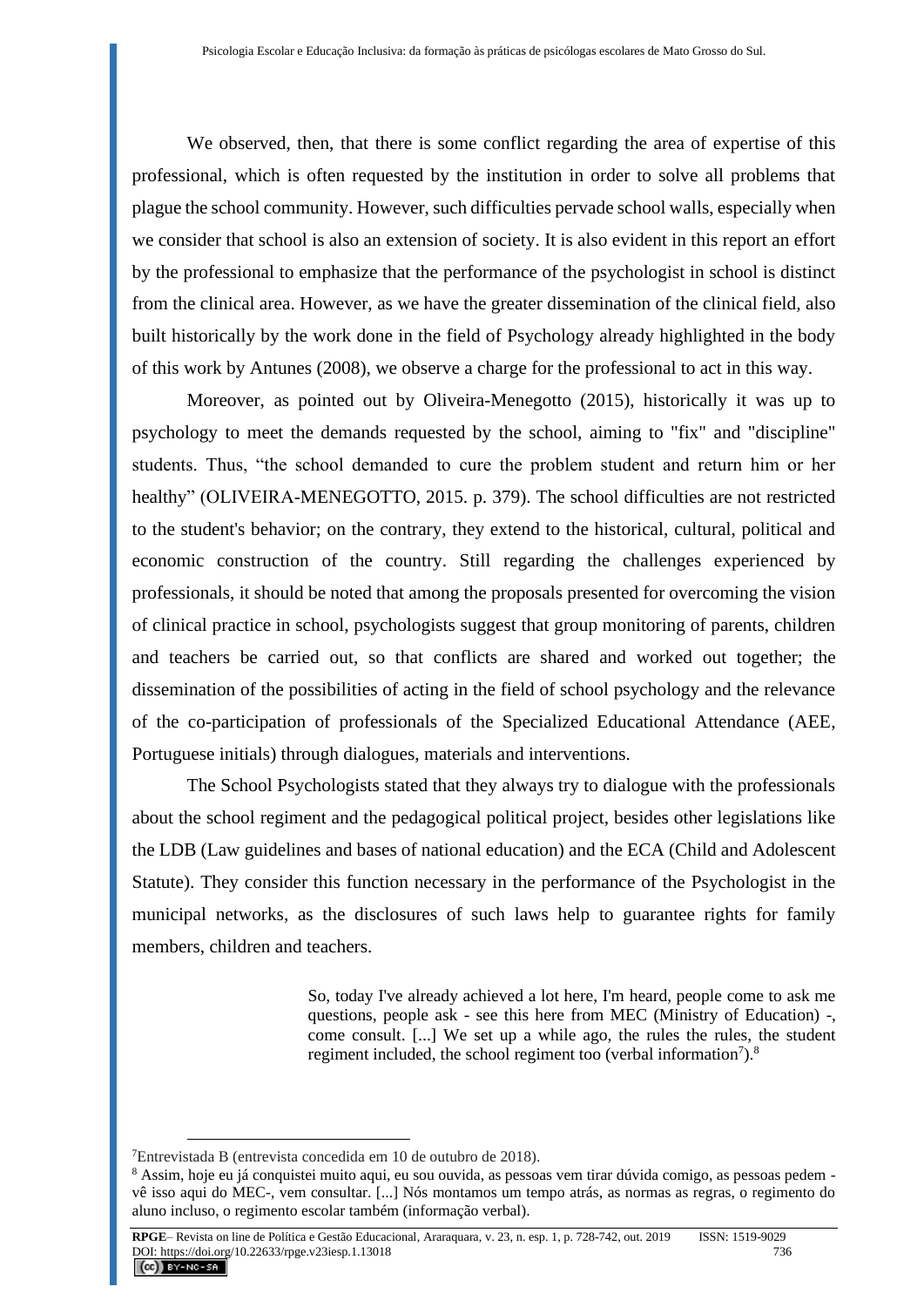We note, through this report, that it is crucial to promote reflection on the projects that guide school practices and contribute to the reflection of the importance of these projects. These reflections confirm the suggestions made by the authors Asbahr (2014) and Souza (2010), when they emphasize the need for School Psychology professionals to follow and know the public policies and laws that underlie the school practices.

In addition, the School Psychologist can also legitimize an action focused on interdisciplinarity, fostering the cooperation of the entire team in actions performed at the institution. It is also necessary, as highlighted in the body of this paper in Technical References for Psychologists in Basic Education (2013), that the professional has access to the number of students who are part of the school, teachers, classes, meetings that were carried out and are being planned by professionals working in the network and the data related to the location of the school and the city where it is inserted. Such information will be important to guide the elaboration of action plans and interventions that may benefit the school community and its professionals.

In this sense, we also highlight that the school psychologist has the role of encouraging the movement of professionals in school, because it is necessary that the whole team be involved in the search for other ways. Then, the professional can, in this space, promote inquiries and find gaps in the speeches, because through this means it is possible to build the movement of new things together with the professionals.

It is also very important to highlight the relationship of psychology and inclusion. Interviewee "A" stated that "Inclusion, for me, is the school wanting to change and not wanting the student to come and adapt. Inclusion is me getting my space and embracing the differences of the other". Inclusion, therefore, suggests a reworking of the education system, since instead of "adapting" children to institutions, such practice seeks to alter crystallized views present, proposing new things and considering, above all, social inclusion through a critical and emancipating bias. Acting in the field of school psychology is fundamental for promoting reflection on prejudices that are rooted in school, as well as promoting the construction of opportunities for children with disabilities to overcome the limits placed and feel belonging and authoring transformations in the context in which they live.

It is noteworthy that the interviewee "B" also stated that from the interventions, dialogues and projects elaborated in the school, she can have a closer relationship with the teachers, psychopedagogue and the professional of the specialized educational attendance (AEE). According to this psychologist, this proximity with the other school professionals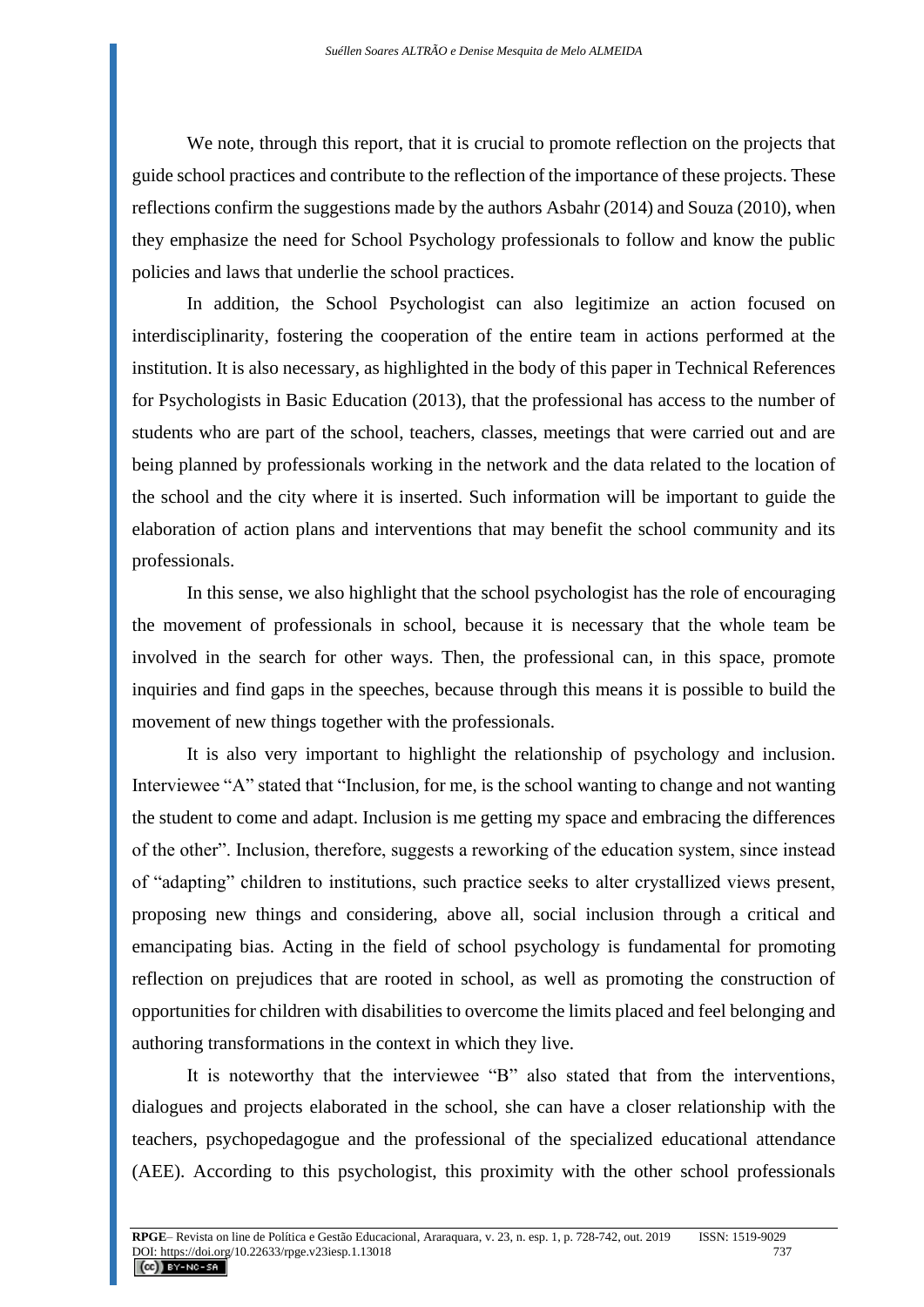allowed a greater dialogue also with children and parents, thus strengthening the bonds between school and community.

> Today I can say that I leave here extremely tired, because today, well, when you enter a place and you are new right, the professional is new there, he has to find out, he has to understand [...], today , I can say that my work has yes, result, has resulted because I realize so, many teachers looking for me to ask a question to go after, I walk a lot in school, I try to go after, give suggestions, I try, I enter the classroom, I attend class, I try, yes, it is not enough, [...] I make observations in class, if I need to help the teacher to set up class planning, something in agreement, I help (verbal information<sup>9</sup>).<sup>10</sup>

After the points made by the interviewed professionals, we observed that, despite the mishaps experienced in practice, they built a larger space for dialogue with the team and family members. It is evident that there are many challenges in the school, but the presence of the School Psychologist is crucial in the network, because it can bring concerns and discursive notes, in addition to building new activities with other professionals; assist in the elaboration and flexibility of the school regiment; promote the elaboration of projects that will help the school community; build dialogue and approach in the family-school interrelationship.

Finally, we emphasize the importance that in the initial formation the students of psychology can experience the school routines, so marked by inconstancy and challenges, but full of experiences and singularities. We also stress the need for incentives through continuing education to support professionals who are already circumscribed in the school environment. The relevance of psychology in the educational field becomes noticeable, so that these professionals can contribute to the promotion of more democratic spaces and open to differences.

### **Final considerations**

We seek, through this work, to disclose the work of school psychology professionals from the south of Mato Grosso do Sul and expose their doubts, contradictions and challenges faced. We believe that relationships will always be overcome by challenges and that they are part of the performance of professionals who are in such a complex field as education. We also

<sup>9</sup>Entrevistada B (entrevista concedida em 10 de outubro de 2018).

<sup>&</sup>lt;sup>10</sup> Hoje eu posso dizer que eu saio daqui extremamente cansada, porque hoje, bom, quando você entra num lugar e você é novo né, o profissional é novo ali, ele tem que se descobrir, ele tem que entender [...], hoje, eu posso dizer que o meu trabalho tem sim, resultado, tem resultado por que eu percebo assim, muitos professores me procurando para tirar uma dúvida pra ir atrás, eu ando bastante na escola, tento ir atrás, dar sugestões, eu tento, eu entro em sala de aula, eu assisto aula, eu tento, sim, não é suficiente, [...] faço observações em sala, se precisar ajudar o professor a montar planejamento de aula, alguma coisa de acordo, eu ajudo (informação verbal).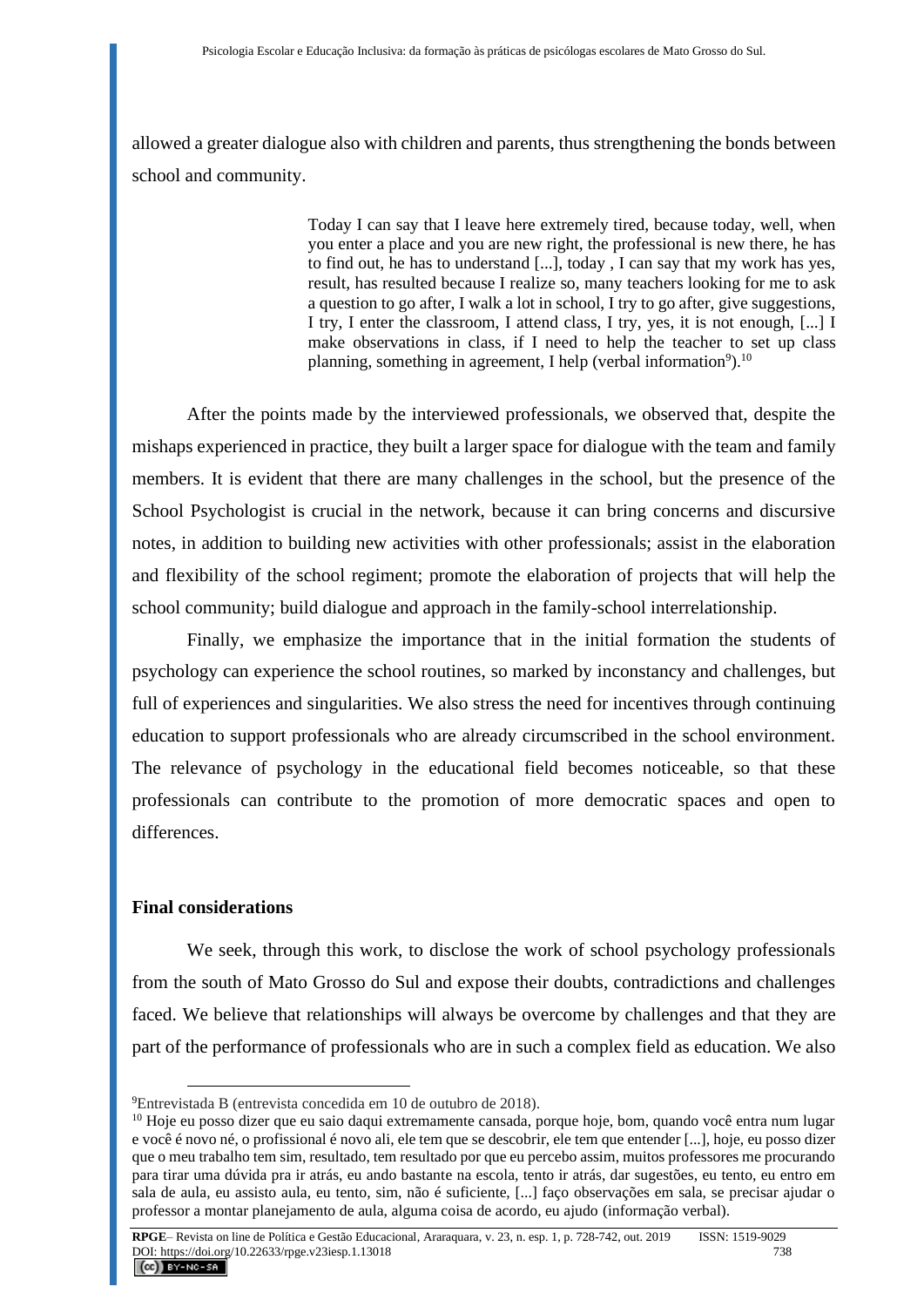consider that through education and the inclusion of all people, we will achieve a more democratic and diverse society.

Faced with the difficulties encountered in the implementation of inclusive practices, it is worth reflecting on the formation of Psychologists and also on their performance in institutions, especially if we consider that Psychology had in its core the elaboration of potentially elitist practices that sometimes helped maintain the *status quo*.

Through the interviews, we observed that acting in the area of School Psychology proves to be a challenge for professionals, as they find some difficulties in the implementation of inclusive practices. These obstacles range from the difficulty of compression of the school community on the actual performance of these professionals to the execution of planning and projects, considering that constantly the professional of Psychology is seen as one who will have magical resolutions to the problems encountered in the institution. Professionals highlight the need for continuing education for teachers and greater dialogues with the school community, since family participation in the school occurs very little.

We emphasize the importance that the initial formation of Psychologists presents in their grid of disciplines the study of public policies and laws that guide the educational processes. Moreover, the role of the professional in school is fundamental for promoting, together with the school community, inclusive and democratic spaces that enable the experience of full citizenship.

Another necessary note refers to the dissemination of reports, the search for medical assistance answers by the school community and, sometimes, by the School Psychologists themselves for the challenges found in the school. However, the main function of School Psychology, as exposed in the study, is to foster dialogue and the construction of new knowledge with other professionals of educational institutions in an interdisciplinary manner.

As explained above, we know that there are many works, both prepared by the Federal Council of Psychology, and by professionals in different universities in Brazil, questioning this history and producing materials that consider the inclusive perspective as fundamental for the reduction of social inequalities. For this, it is necessary to respect the uniqueness of the individual and his way of being in the world, as well as to offer learning and mediation experiences through the use of various techniques and empowering instruments.

We also found that from the intervention that was carried out through projects and dialogues with the school community, the psychologists were able to bring the community to school life. This confirms our earlier remarks about the relevance of this/and professional within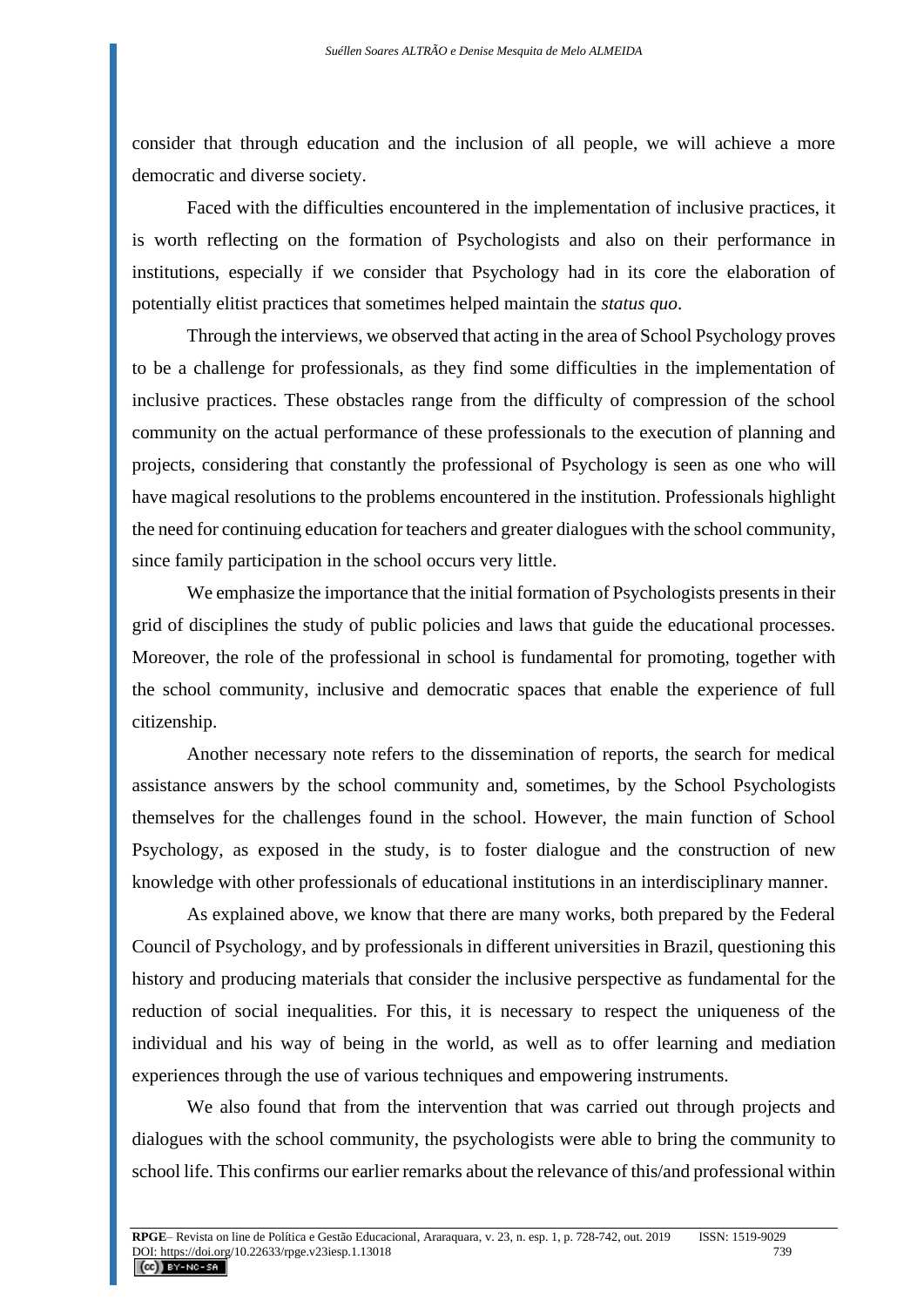schools. In addition, despite the challenges faced throughout their professional career, the interviewees were attentive to legislation, field updates and continuing education.

From what was highlighted in this study, it is understood that the theoretical deepening and contact with the school day-to-day during the undergraduate course in Psychology is of utmost relevance to the professionals working in the school. When professionals work in the field of school psychology with this background, their practices may be more ethical and humanized.

Therefore, it is necessary that the education professional has, as Asbahr (2014) tells us, a "relational look" at the relationships established in the institutional spheres. Moreover, it is noteworthy that National Policies have fostered the inclusion of inclusive programs that can respect the differences of each individual. Inclusion, therefore, implies the change of crystallized views, bringing about the transformation of relations, thus promoting the construction of a fairer, democratic and egalitarian society.

#### **REFERENCES**

ALMEIDA, Denise Mesquita de Melo**. Ação docente e desenvolvimento local:** o papel do Grupo das Meninas na construção das redes de sociabilidade e desenvolvimento de Amargosa/BA**.** Tese (Doutorado em Educação). Universidade Estadual de Campinas, Campinas, SP: 2014.

ALMEIDA, Denise Mesquita de Melo; GÉLLER, Léa. Psicologia e educação: transdisciplinaridade na construção do atendimento educacional especializado de Caarapó-MS. **Revista on-line de Política e Gestão Educacional**, [S.l.], p. 856-871, dec. 2018. ISSN 1519-9029. Disponível em: https://periodicos.fclar.unesp.br/rpge/article/view/11917. Acesso em: 18 dez. 2018. DOI: [https://doi.org/10.22633/rpge.unesp.v22.nesp2.dez.2018.11917.](https://doi.org/10.22633/rpge.unesp.v22.nesp2.dez.2018.11917)

ANTUNES, Mitsuko Aparecida Makino. Psicologia escolar e educacional: história, compromissos e perspectivas. **Psicologia Escolar e Educacional**, v. 12, n. 2, p. 469-475, 2008.

ASBAHR, Flávia da Silva Ferreira. Notas sobre o ensino de psicologia escolar em uma concepção crítica. **Psicologia Ensino & Formação**, v. 5, n. 1, p. 20-31, 2014.

BRASIL. **Lei nº 8.069**, de 13 de julho de 1990. Dispõe sobre o Estatuto da Criança e do Adolescente e dá outras providências. Disponível em: [http://www.planalto.gov.br/ccivil\\_03/leis/l8069.htm. Acesso](http://www.planalto.gov.br/ccivil_03/leis/l8069.htm.%20Acesso) em: 15 maio 2019.

BRASIL. **Lei nº 9.394,** de 20 de dezembro de 1996. Estabelece as diretrizes e bases da educação nacional. Disponível em: http://www.planalto.gov.br/ccivil\_03/leis/L9394.htm. Acesso em: 15 maio 2019.